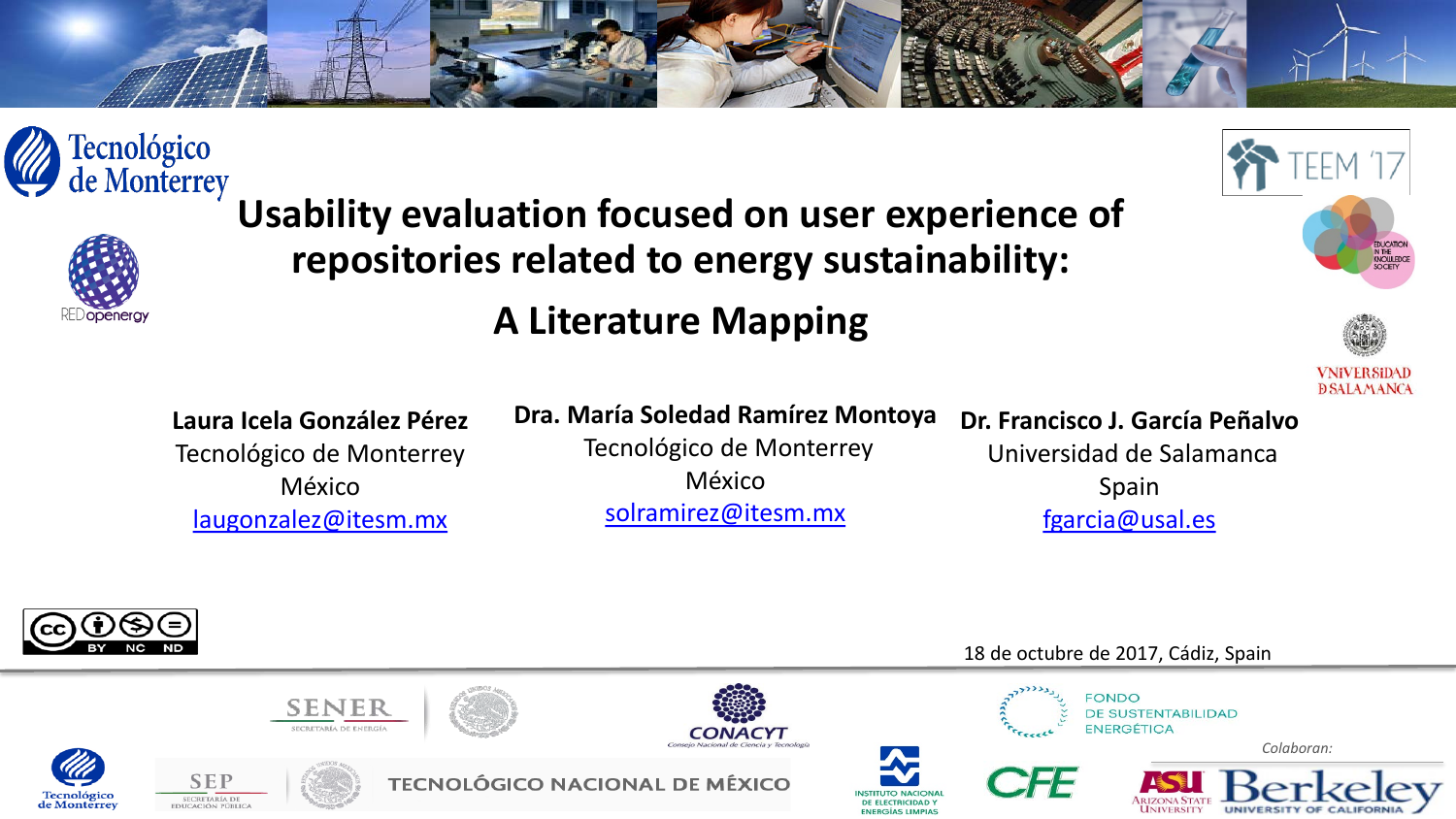

# **Repositories Energy Sustentability**

**Tools for usability evaluation (UE) to repositories energy sustentability**

### **Approach users' experience (UX)**

• A quality attribute that is an increasingly important success factor of any interactive technology, on a general level, UX refers to users' perceptions and responses that arise in the use of an interactive system.



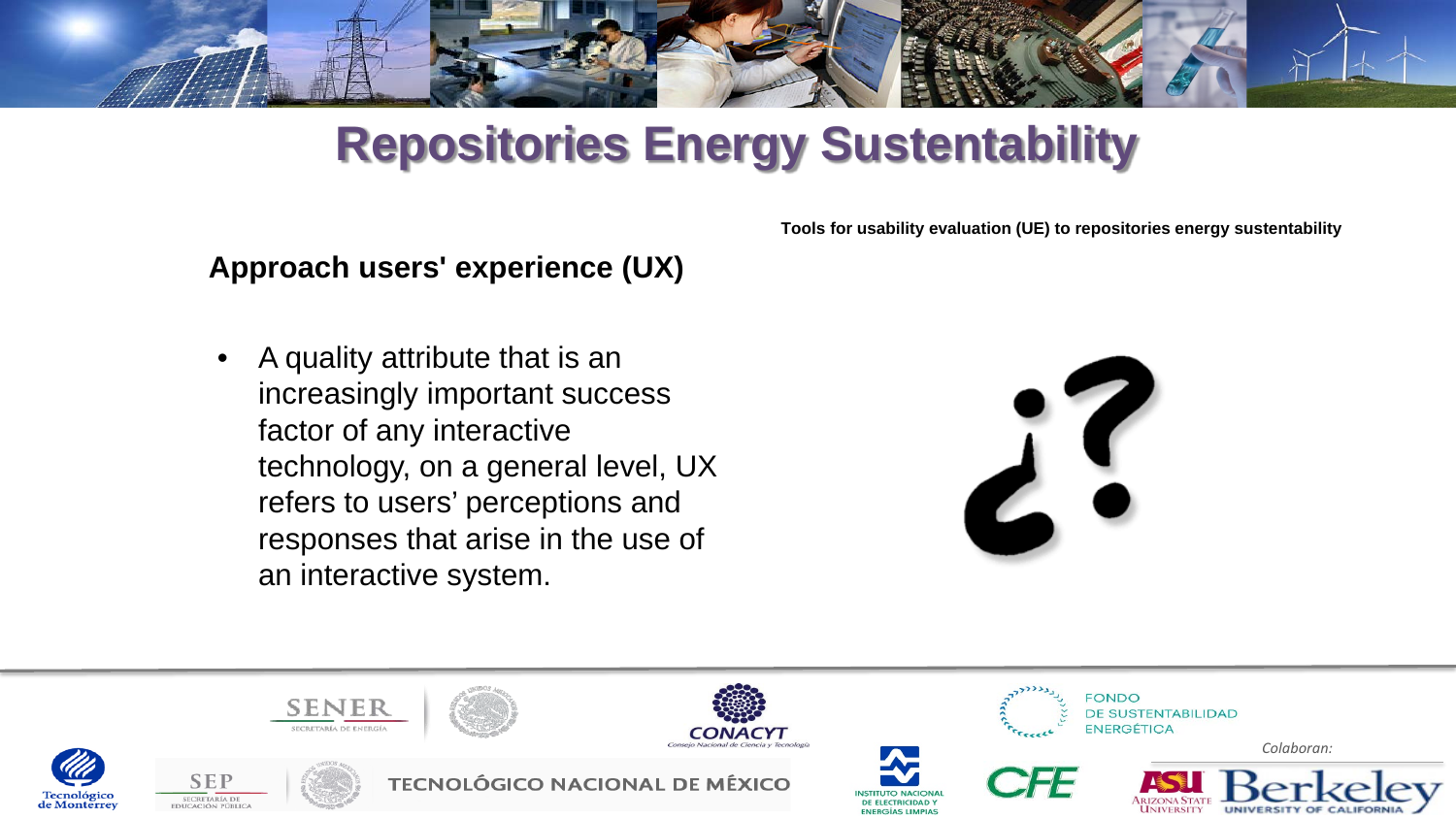## **Inced for a map review**

• Connect with assessments from the user experience for choose best practices and parameters for apply the design to the processes and refine the instruments that will be used to evaluate the usability of the Institutional Repository.

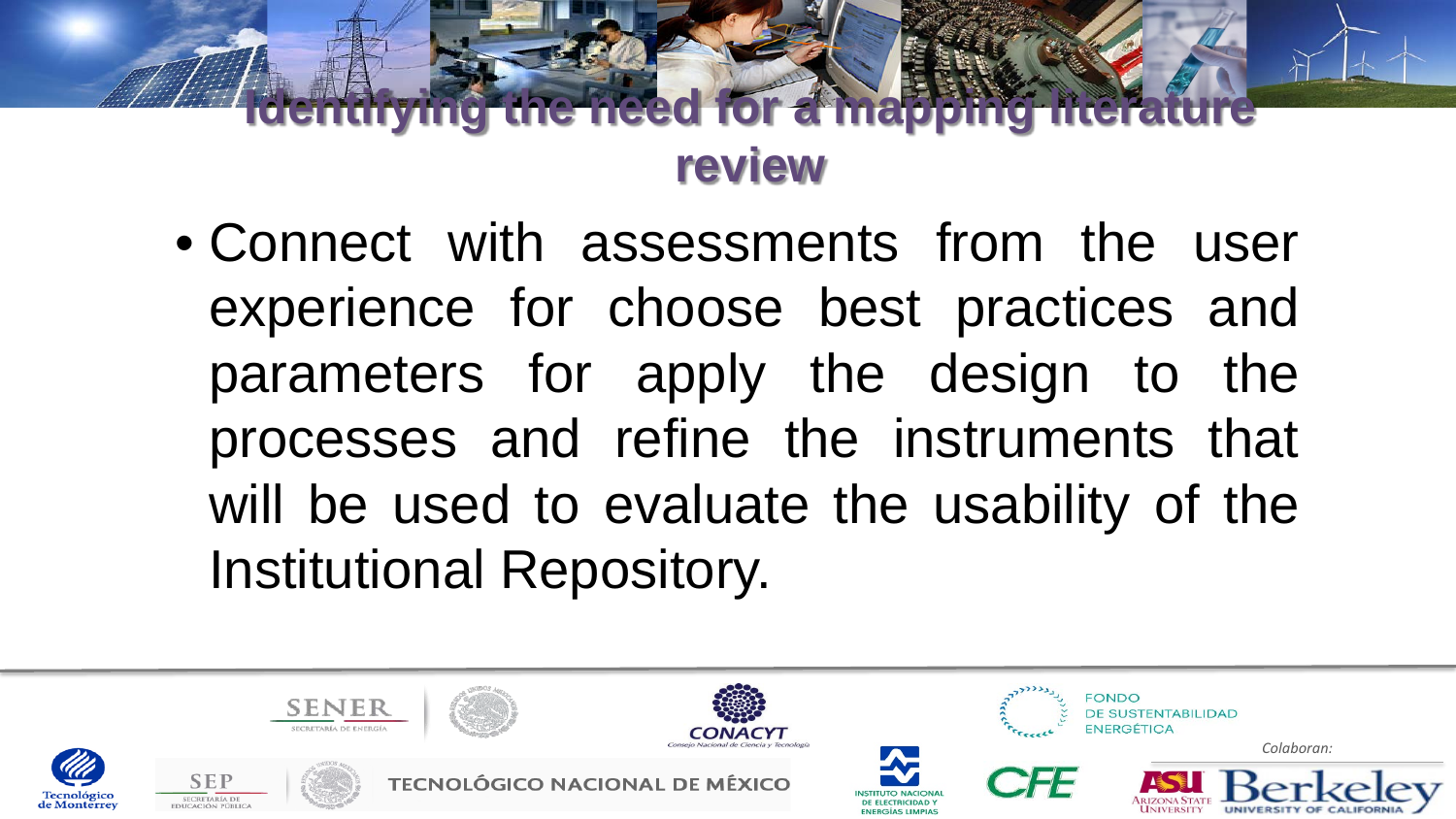

### **Identifying the need for a mapping literature review**



Tecnológico<br>de Monterrey



Improve the design of interfaces to

search and self archiving open educational

resources (OER) in Institutional

Repositories

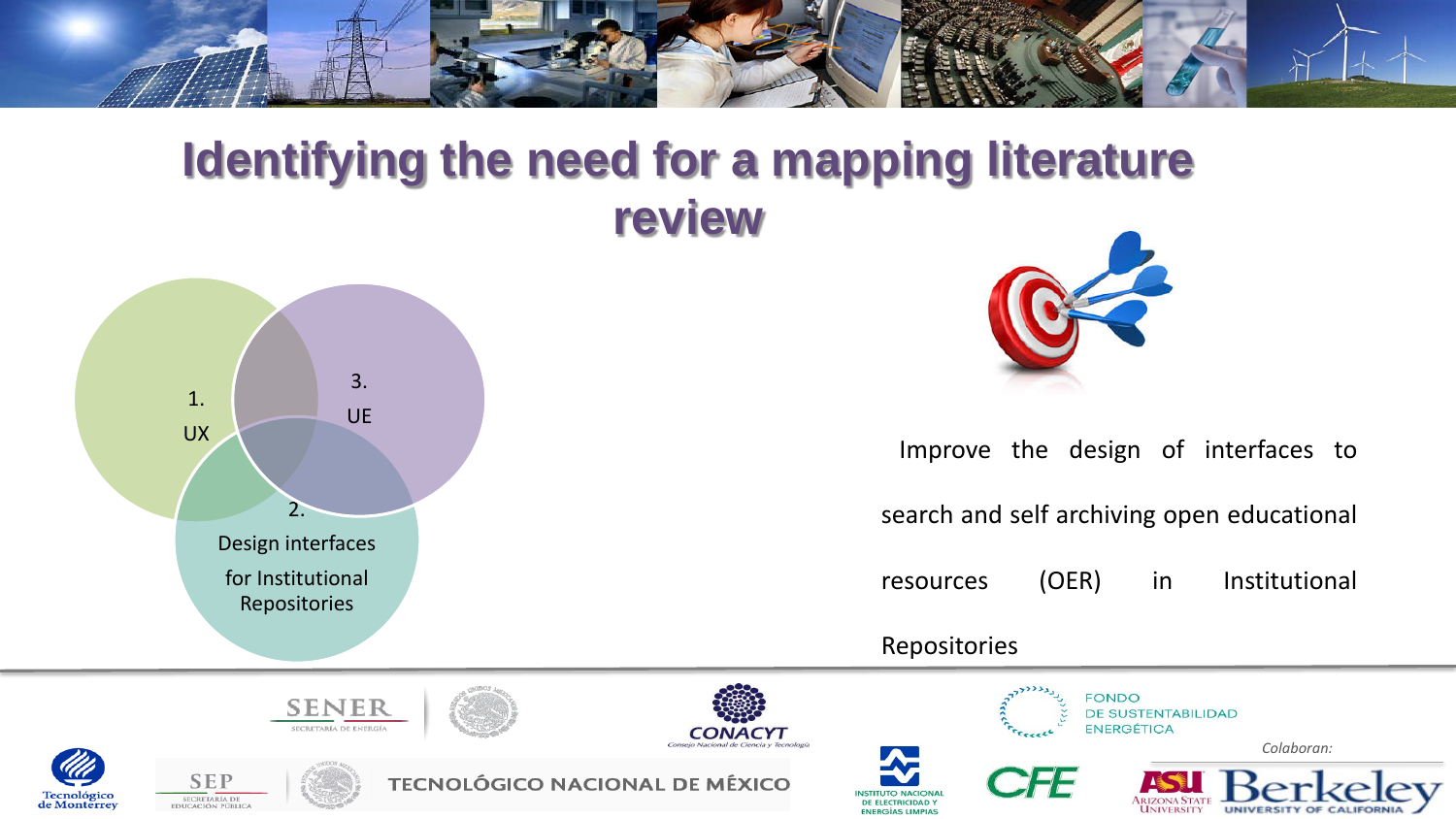

### **Mapping literature review**



By Jacknunn – own work. CC BY-SA 4.0

#### **1. Planning**

•1.1 Identifying the need for a mapping literature review •1.2 Developing the review protocols

#### **2. Leading**

- •2.1. Identifying the research
- •2.2. Selecting the primary studies
- •2.3. Evaluating the quality of the select studies
- •2.4. Removing the design data
- •2.5. Summarizing the data

#### **3. Reporting the findings**

•Reported via an article and are typically presented in a magazine, at a conference, in a technical report, or within a doctoral thesis.

By González-Pérez – own work. CC BY-SA 4.0

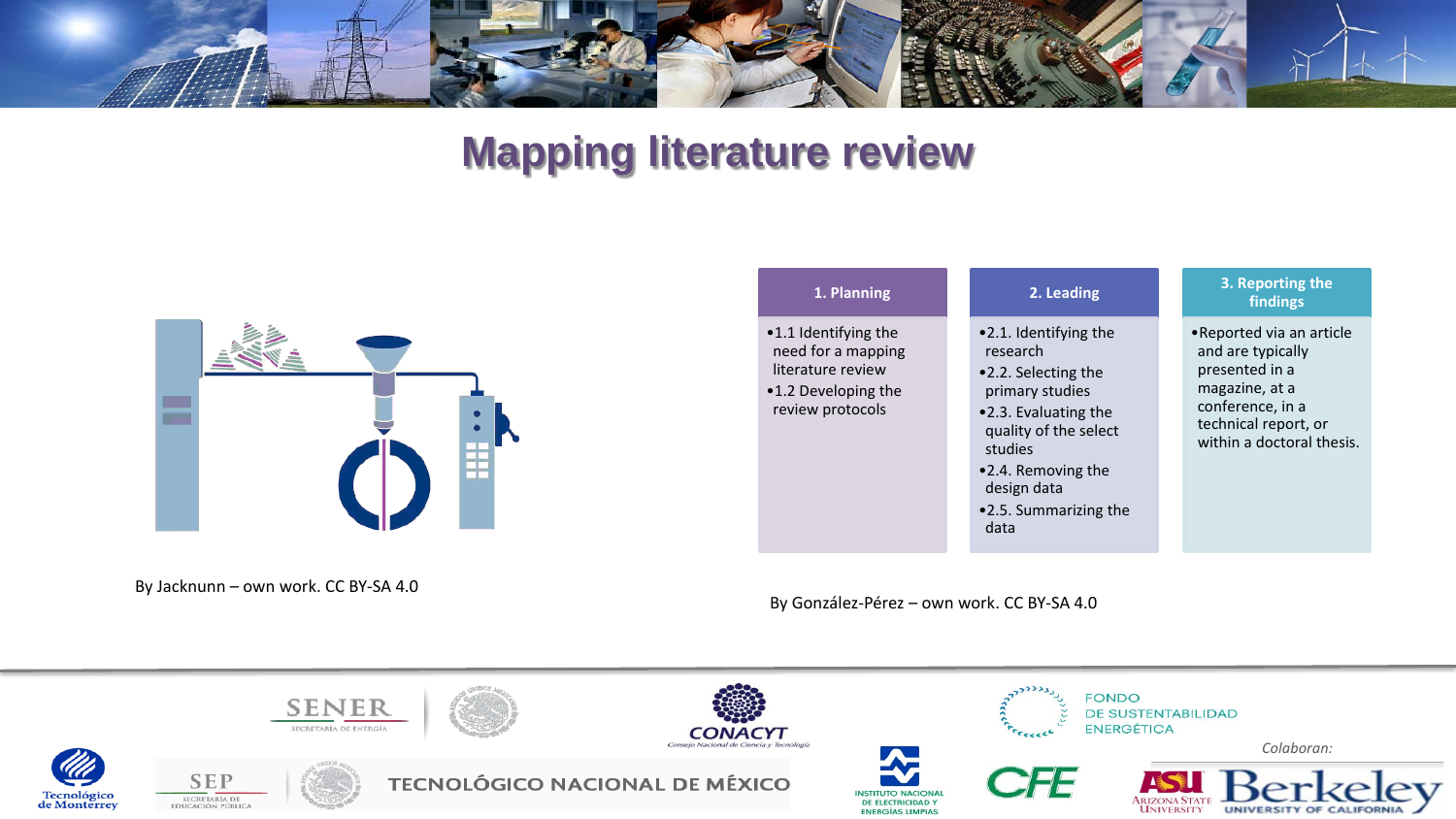

**The research question**

- RQ1 How many studies have been done to evaluate the usability of a Repository?
- RQ2 How many studies have been done to use the approach the user experience on repositories?
- RQ3 What are the dimensions and tools used for to evaluate usability?

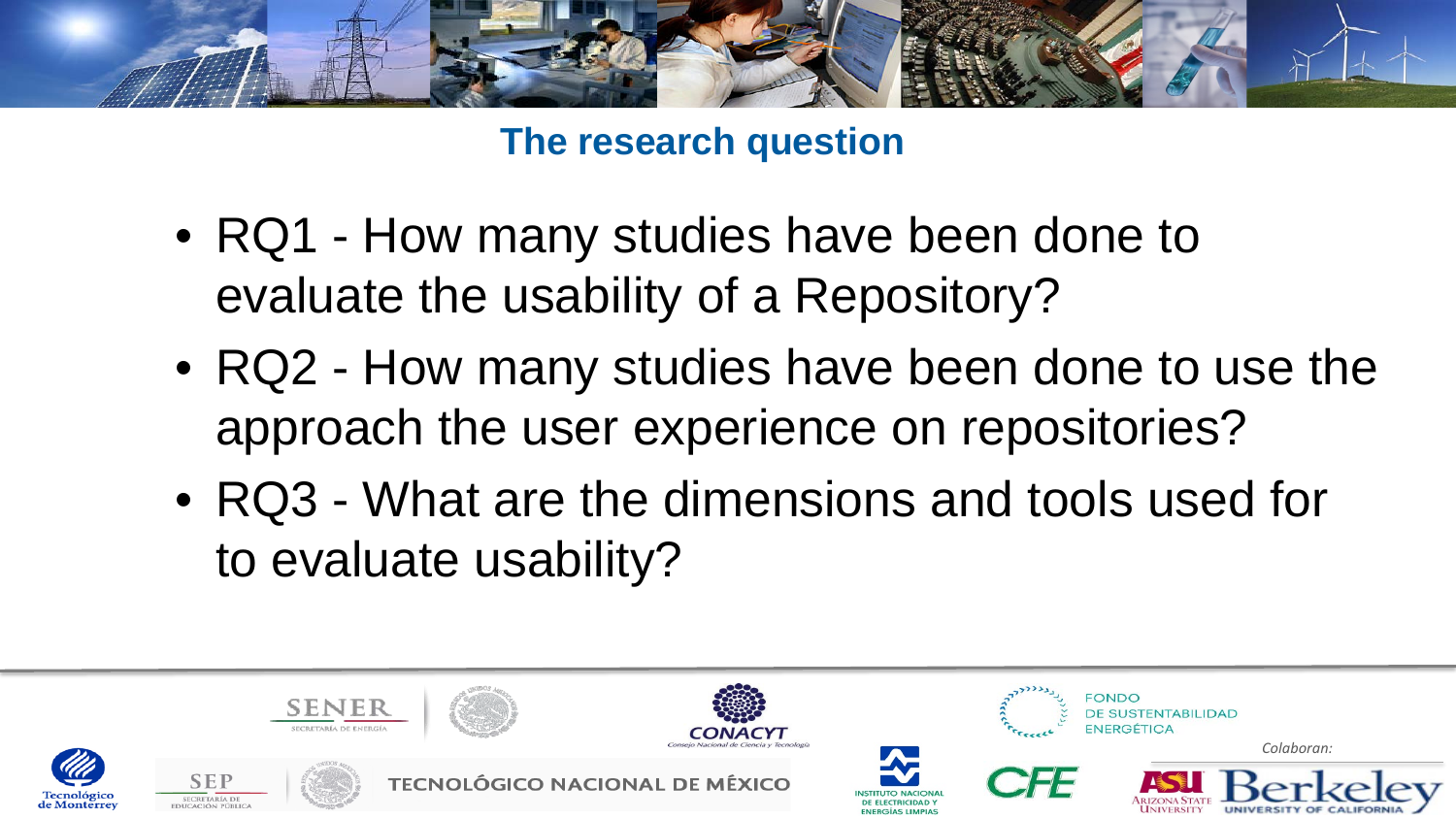

| <b>Groups</b>    | <b>Category</b>                                                                                  | <b>Keyword</b>                                                                     | # studies       |
|------------------|--------------------------------------------------------------------------------------------------|------------------------------------------------------------------------------------|-----------------|
| $\underline{G1}$ | <b>Studies of systematic review of</b><br>literature about user experience                       | "systematic literature review"<br>AND "user experience"                            | 8               |
| G2               | <b>Studies of systematic review of</b><br>literature on usability evaluation                     | "systematic literature review"<br>AND "usability evaluation"                       | $6\overline{6}$ |
| G <sub>3</sub>   | <b>Studies of systematic review of</b><br>literature about user experience and<br>repositories   | "systematic literature review"<br>AND "user experience" AND<br>"repositories"      | $\overline{0}$  |
| $\underline{G4}$ | <b>Studies of systematic review of</b><br>literature on usability evaluation and<br>repositories | "systematic literature review"<br>AND "usability evaluation" AND<br>"repositories" | $\mathbf{1}$    |
| $\underline{G5}$ | Studies of user experience and usability<br>evaluation                                           | "user experience" AND "usability<br>evaluation"                                    | 33              |
| $\underline{G6}$ | Studies of user experience and<br>repositories                                                   | "user experience" AND<br>"repositories"                                            | 28              |
| GZ               | Studies usability evaluation and<br>repositories                                                 | "user evaluation" AND<br>"repositories"                                            | $\overline{2}$  |







CFE

*Colaboran:* 

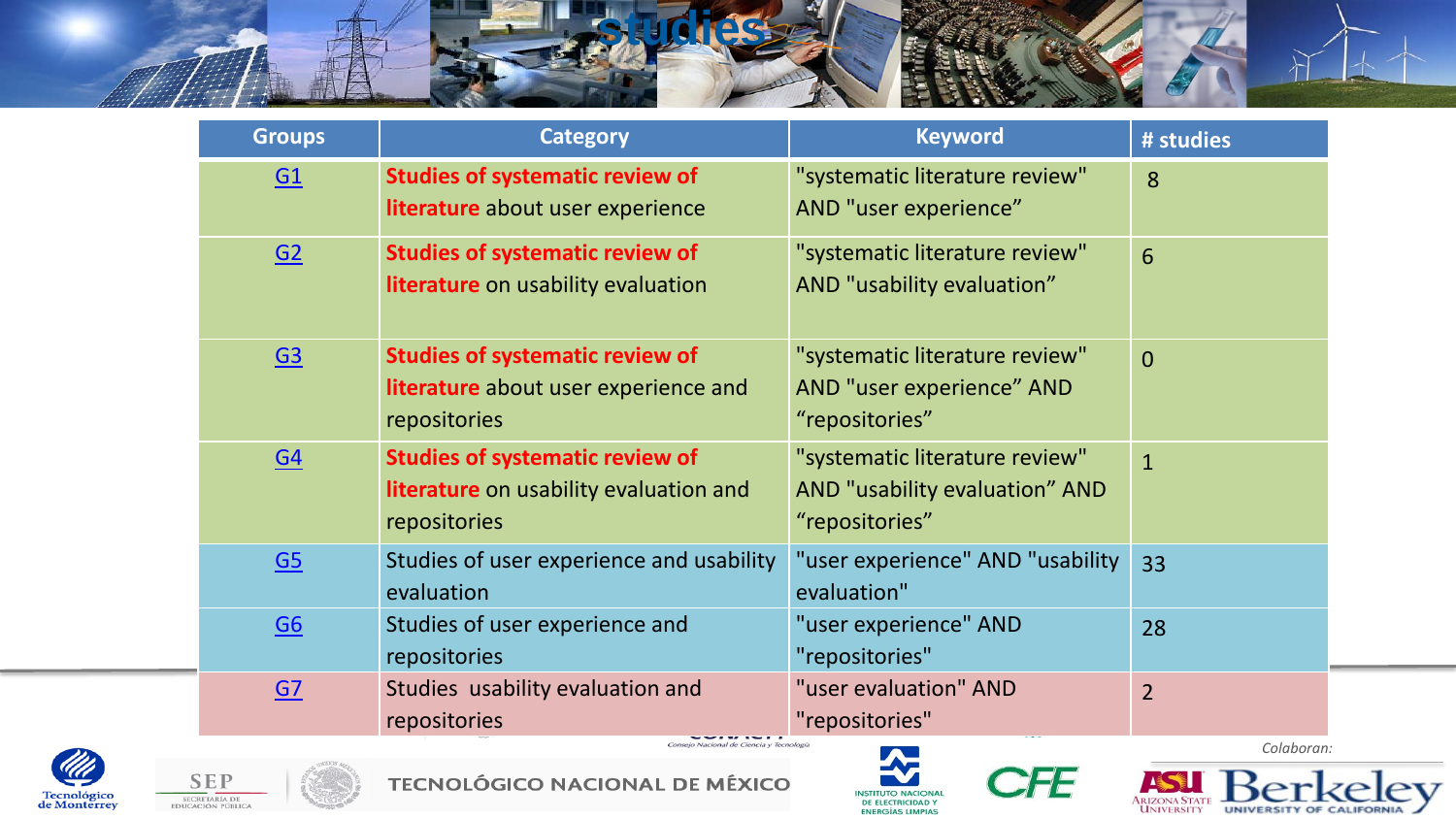

### **Data extraction strategy**



| Group                            | <b>WOS</b>     | <b>SCOPUS</b>  | Total          |
|----------------------------------|----------------|----------------|----------------|
| $\underline{G1}$                 | 1              | 7              | 8              |
|                                  | $\Omega$       | 6              | 6              |
| G2<br>G3<br>G4<br>G5<br>G6<br>G7 | 0              | 0              | $\Omega$       |
|                                  | 0              | $\mathbf{1}$   | $\mathbf 1$    |
|                                  | 3              | 30             | 33             |
|                                  | $\overline{2}$ | 26             | 28             |
|                                  | 0              | 2 <sup>1</sup> | 2 <sup>1</sup> |
|                                  | 6              | 72             | 78             |



JAPANI

**FONDO** DE SUSTENTABILIDAD **ENERGÉTICA** 

*Colaboran:* 

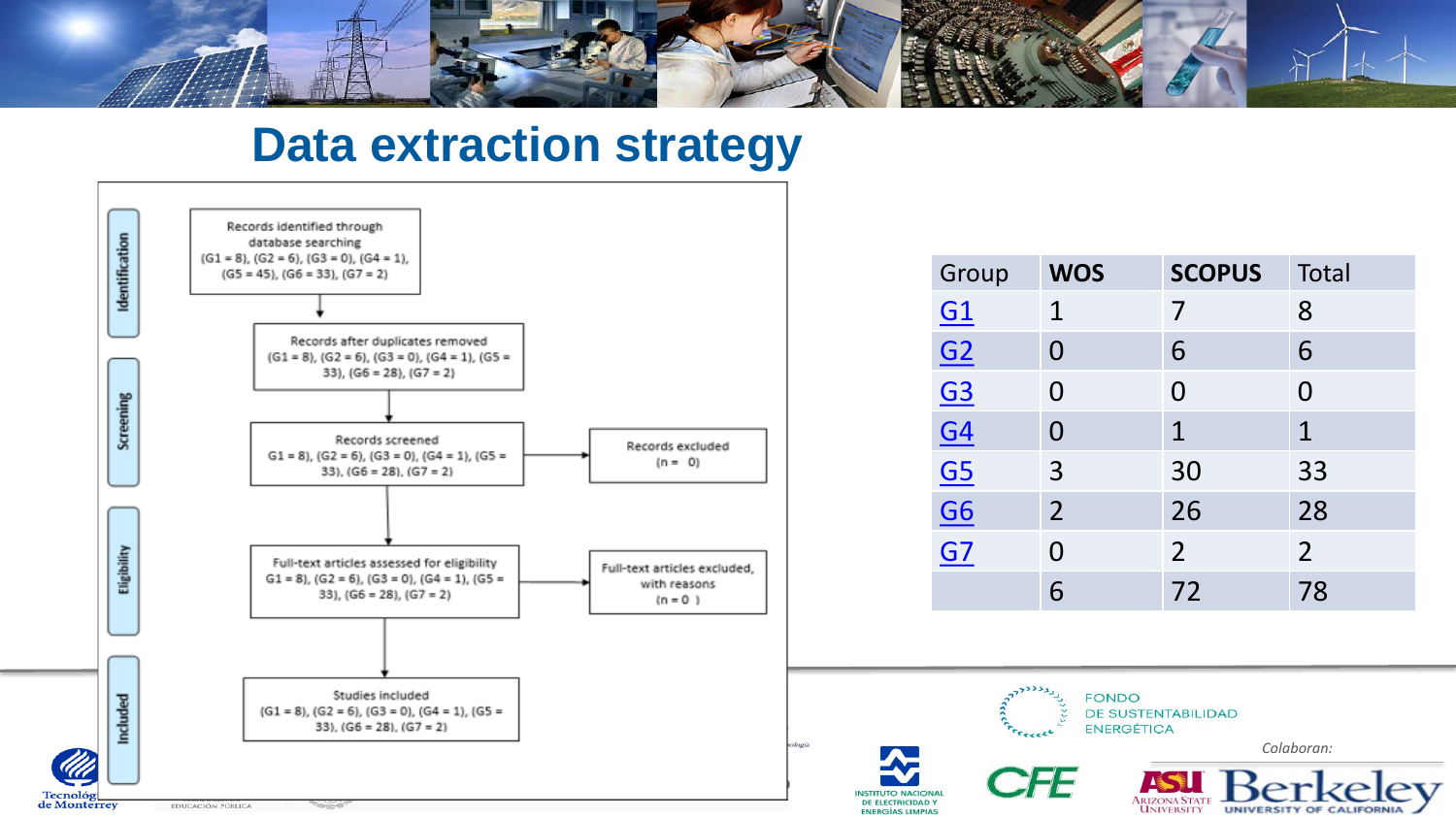

### **Synthesizing, analyzing and presenting data**



**Figure 1: World map for the studies.** The most representative are **USA, Spain, China, Australia, Brazil, Malaysia, Canada, Germany and Finland** 



#### **Figure 2: Journals that predominate in the publication of articles.**



#### **Figure 3: Graph of studies per year.**

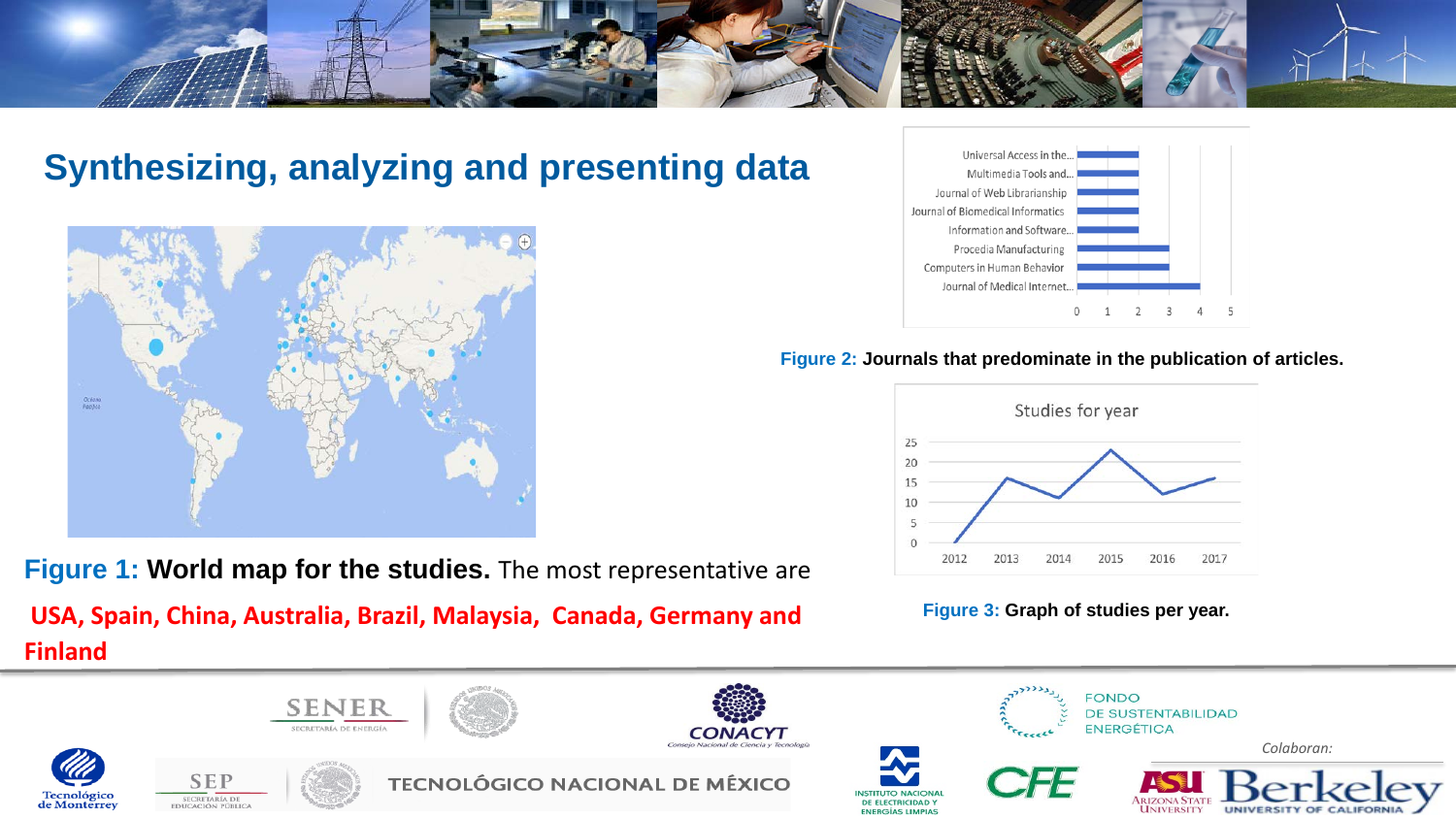

# **Discussion**

| <b>Answer RQ1</b><br># studies UE for IR                                                                                                                                | <b>Answer RQ2</b><br># studies UX for IR                                                                                                                                                                                                                                                                          | <b>Answer RQ3</b><br>Dimensions and tools used for to<br>evaluate usability |                                                                                                                                                                              |
|-------------------------------------------------------------------------------------------------------------------------------------------------------------------------|-------------------------------------------------------------------------------------------------------------------------------------------------------------------------------------------------------------------------------------------------------------------------------------------------------------------|-----------------------------------------------------------------------------|------------------------------------------------------------------------------------------------------------------------------------------------------------------------------|
|                                                                                                                                                                         |                                                                                                                                                                                                                                                                                                                   | <b>Dimension</b>                                                            | <b>Tools</b>                                                                                                                                                                 |
| S77 - For UE of mobile access to Institutional<br>Repository is considered good, each scored<br>well above 4.00 on a scale of (1-5) which<br>represents good usability. | 28 studies<br>S49 - Attention is being given to the needs of those with disabilities, as libraries strive to<br>build friendly environments for lifelong learning<br>S50 - Dan Saffer's framework of microinteractions                                                                                            | Computing and<br>software                                                   | Observation<br>Questionnaires<br>Heuristic evaluation<br>Reports<br>Demographic survey<br>Confidence survey<br><b>Exploration tasks</b><br>Open question<br>Usability rating |
| S78 - to reduce the cost of expertise to be<br>limited to considering only quality attributes                                                                           | S53 - UCD techniques<br>S54 - Architecture to integrate different repository systems using the Content Management<br>Interoperability Services (CMIS) API and an integration layer.<br>S55 - 5 domains: website ownership, visual and textual content, user experience,<br>hyperlinking, and social interactivity | Education                                                                   | Open question<br>Usability rating<br>Questionnaires<br>Adhesive notes                                                                                                        |
| S15 - ARE practices can contribute to<br>improved efficiency of the development<br>process                                                                              | S61 - Browse-to-Search system on tablet devices and evaluate the system performance using<br>millions of images<br>S64 - Framework of co-design and user engagement activities, has allowed a diffusion of<br>ownership, and created a safe social and technical environment where the community                  | Medicine                                                                    | Test<br>Structured and semi-structured<br>interviews<br>Questionnaires<br>Performing tasks<br>Surveys<br>Video recording                                                     |

У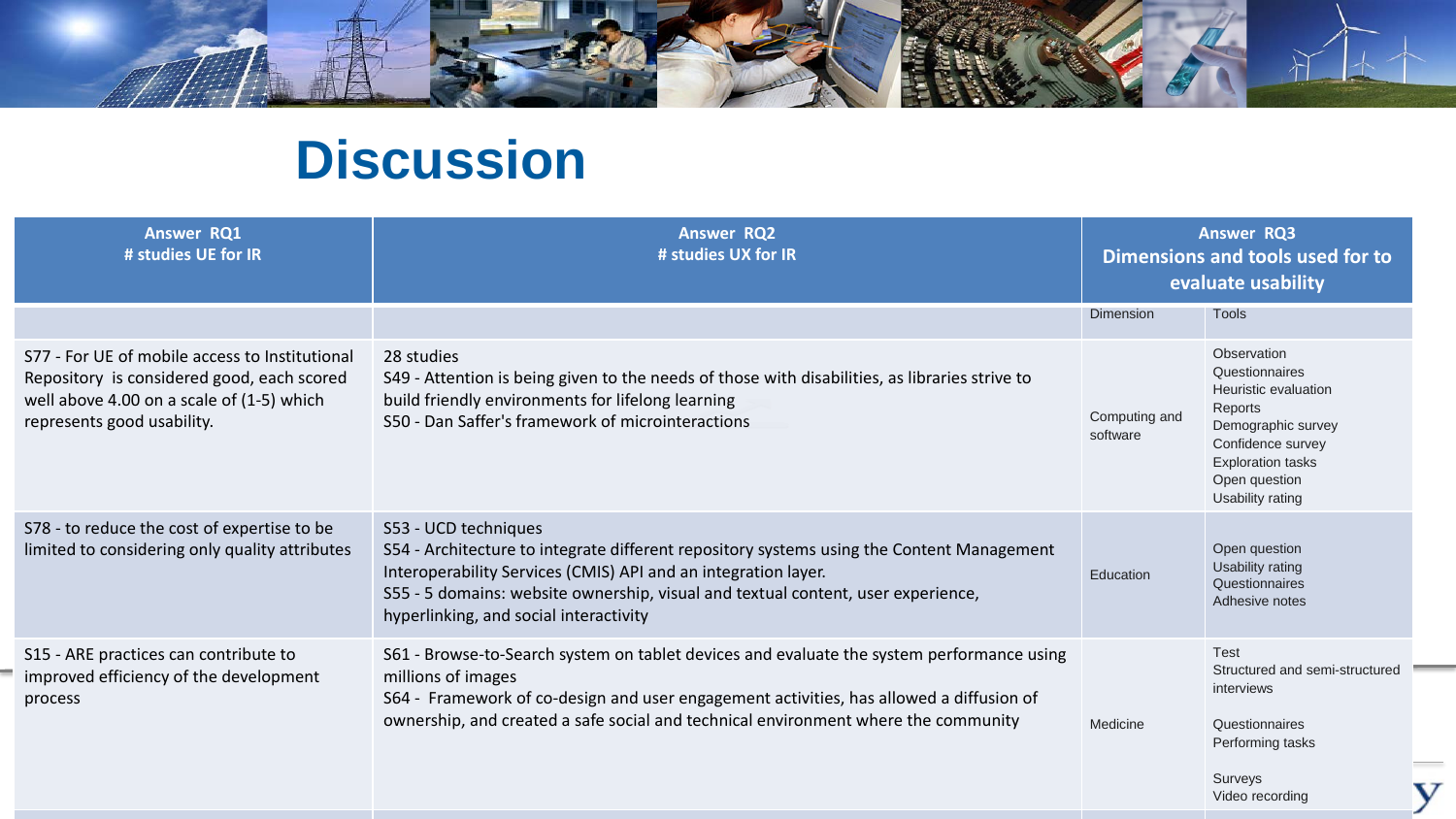

# **Discussion**

| <b>Authors</b>                                               | <b>Recomendations</b>                                                                                                                  |
|--------------------------------------------------------------|----------------------------------------------------------------------------------------------------------------------------------------|
| Martins, Queirós, Rocha, & Santos (2013)                     | To collect quantitative and qualitative information<br>contributing to a more complete assessment                                      |
| Campos Filho, Novaes, & Gomes (2015)                         | Usability evaluation provides developers and<br>educators with the means to understand user<br>needs                                   |
| Hussain, Mkpojiogu, & Kamal (2016)                           | Cultural issues consideration; User interfaces of<br>mobile applications and websites; Semiotics<br>perception in usability evaluation |
| González-Pérez, Ramírez-Montoya, & García-<br>Peñalvo (2016) | To determine the profiles of the users involved to<br>apply a personalized instrument and to know the<br>perspective of each one       |
| Schön, Thomaschewski, & Escalona (2017)                      | To establish a collaborative environment with<br>constant feedback loops.                                                              |
|                                                              |                                                                                                                                        |